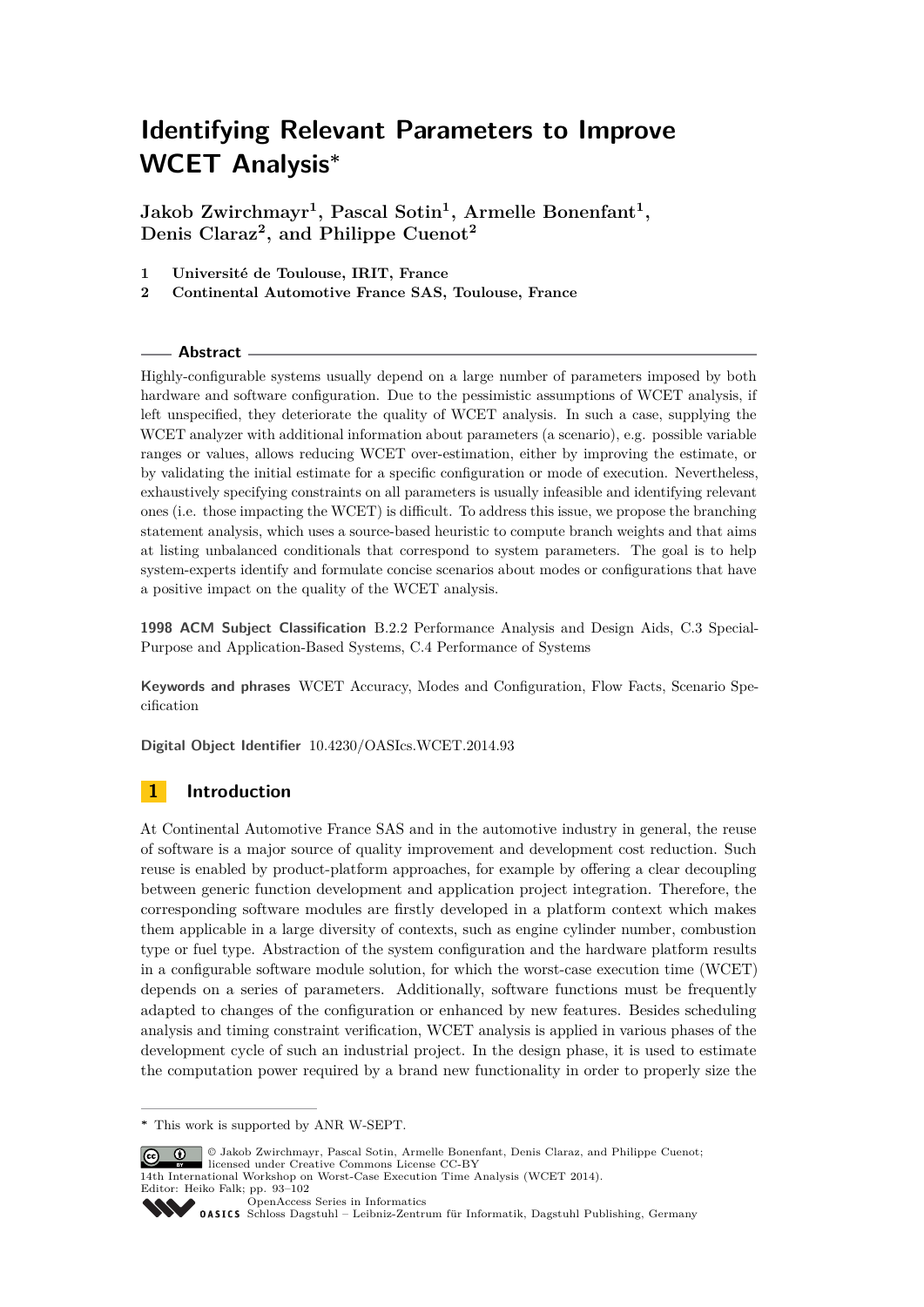hardware configuration. During module development, WCET analysis is applied to verify the compliance to certain platform rules, like, e.g., the maximum interrupt blocking time.

Due to a huge amount of unspecified settings in such a configurable environment the pessimistic assumptions of WCET analysis usually leads to a high over-estimation of the WCET, especially when it is applied in an early development phase.

Supplying precise information about possible values of relevant parameters can thus improve the quality of the WCET estimate or establish that the WCET estimate for the particular configuration coincides with the reported unconstrained WCET estimate. Manually identifying and specifying constraints on all relevant parameters is a tedious task. In order to assist such a task we propose an approach, *branching statement analysis*, that focuses on identifying crucial branching choices at control flow level. To this end, we identify parameters by analyzing and listing conditionals that are deemed WCET-relevant by our analysis. Then, a system-expert provides additional information about the particular configuration in form of input constraints (scenario). WCET analysis of the system under the supplied scenario either leads to an improvement of the WCET estimate for the analyzed mode, or validates the accuracy of the (global) analysis for this particular configuration.

The contribution of this work is an approach that makes the task of identifying relevant parameters in a configurable system less tedious, while gaining on the precision of the WCET estimate reported for the configuration. Our method relies on a static analysis tool to compute loop bounds and infeasible path information and can be applied iteratively to incorporate and refine value specifications of parameters. By relying on a source based timing heuristic, we identify *unbalanced* conditionals and guide the system-expert when constructing and/or refining short and precise scenario specifications about relevant parameters.

The rest of the paper is structured as follows. An overview of the approach is presented in Sect. [2,](#page-1-0) followed by an industrial point of view on WCET analysis in Sect. [3.](#page-3-0) A detailed description of our method is presented in Sect. [4,](#page-4-0) while Sect. [5](#page-5-0) overviews effects of scenarios on the WCET analysis precision. We report on experiments in Sect. [6](#page-6-0) followed by an overview of related work, Sect. [7,](#page-7-0) and we conclude in Sect. [8.](#page-8-0)

# <span id="page-1-0"></span>**2 Motivating Example**

The diagram shown in Figure [1](#page-2-0) outlines the setup of our approach. Traditionally, to compute a WCET estimate, a (possibly empty) scenario and the program source code are supplied to a control flow analyzer (oRange [\[7\]](#page-9-1)) that computes flow facts about the program (FFX [\[10\]](#page-9-2)). The program binary and the flow facts are supplied as input to the low-level analyzer (OTAWA [\[1\]](#page-9-3)) that computes a WCET estimate for the program. We extended the flow fact computation step by a  $\Delta$ -computation step. The goal is to find unbalanced conditionals (in terms of weight, currently a syntactical measure) related to parameter values, such that a system-expert can focus on specifying parameters that are deemed relevant by the branching statement analysis. Specifying data constraints for those parameters yields a refined scenario that can again be supplied to the WCET computation step. The analysis can be re-run iteratively using the refined scenario.

As stated in Section [1,](#page-0-0) the WCET estimate usually depends upon a large number of parameters imposed by outside constraints. Therefore, one often is interested in estimating the WCET of the program in a specific mode of execution or configuration.

In this paper, we denote as the *configuration* of the system the hardware and software environment of a component. A *mode of execution* describes running the program under certain assumptions about the environment. *Parameters* then denote variables that reflect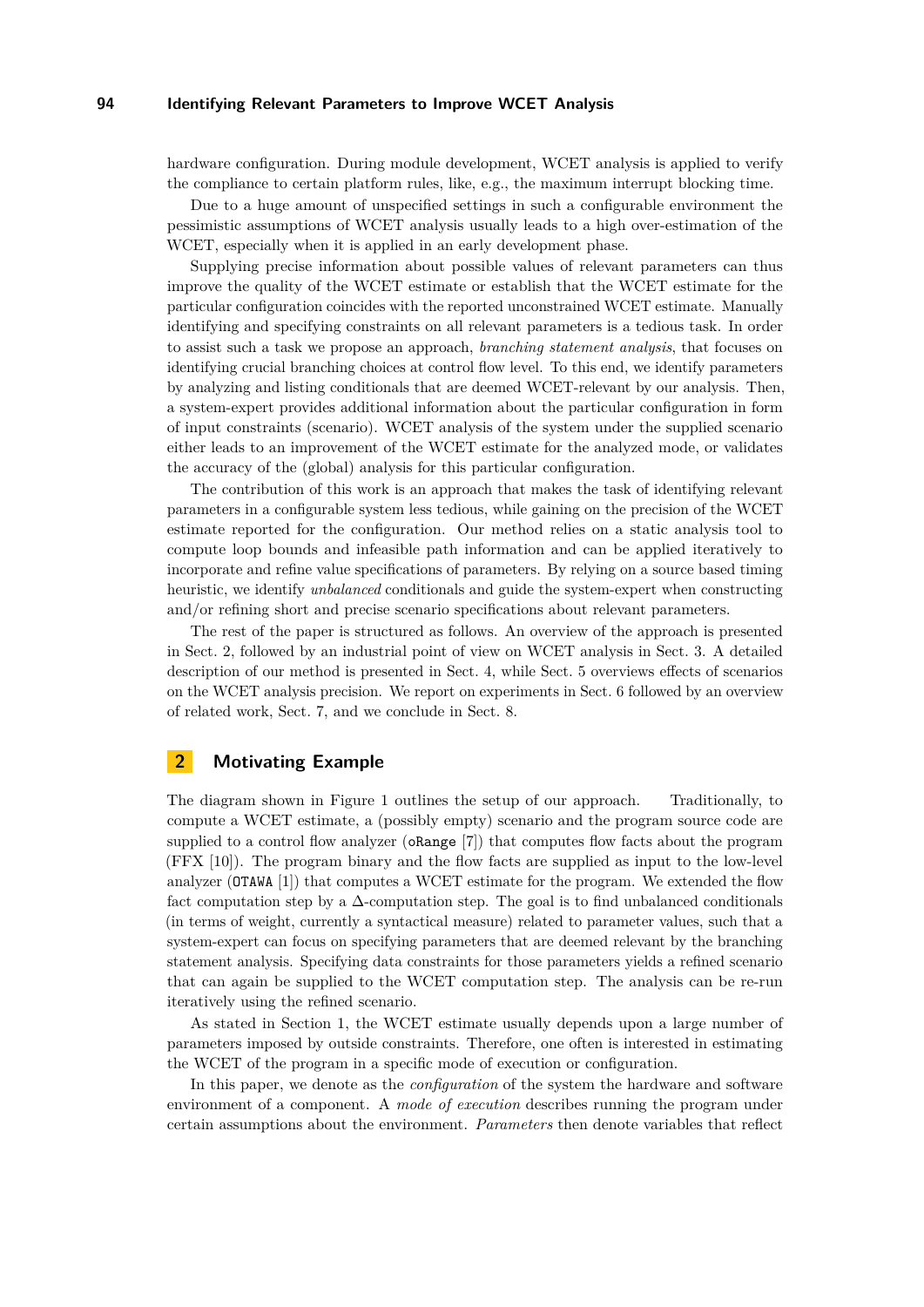## <span id="page-2-0"></span>**J. Zwirchmayr, P. Sotin, A. Bonenfant, D. Claraz, and P. Cuenot 95**



**Figure 1** Introducing ∆-values to support scenario specification and refinement.

```
# include " missing . h "
int expensive() { /* \ldots * / }
int cheap () { /* ... */ }
int main () {
  for (int i = 0; i < 100; i++)if (max_speed > 250)expensive ();
    else cheap ();
}
```
**Figure 2** A simple example.

```
Computing the balance information for the main function
Estimated cost of the function : 70804
1 accessible conditional statements
Delta 65000 at rex.c:22 in main (total count=100):
                       then=704; else=54; // max_speed > 250
```
**Figure 3** Analysis output: ∆-conditions for the example.

the configuration and/or the mode of the system, and by a *scenario* we denote a set of constraints on these parameters.

As an example, consider Figure [2](#page-2-1) and suppose that max\_speed is a variable among many parameters. Thus, the unbalanced conditional depends on variable values (parameters, configuration) that are not specified in the analyzed code. A system-expert knows that in a particular mode of execution or configuration (critical mode, model of vehicle, calibration) max\_speed is less than 250. Restricting possible executions of the program by providing information about max\_speed can therefore improve the WCET estimate for the configuration. Nevertheless, such a parameter first needs to be identified as relevant.

Figure [3](#page-2-2) lists the ∆-conditions for the example, with a weight of 704 for the thenbranch ( $\Delta$ -weight of expensive) and a weight of 54 for the else-branch ( $\Delta$ -weight of cheap). The conditional branches are executed within a loop, thus their weight needs to be scaled accordingly, resulting in a  $\Delta$ -value of 65,000 over all loop iterations. As there is only a single if-statement present in the source the number of ∆-conditions is 1. The high ∆-value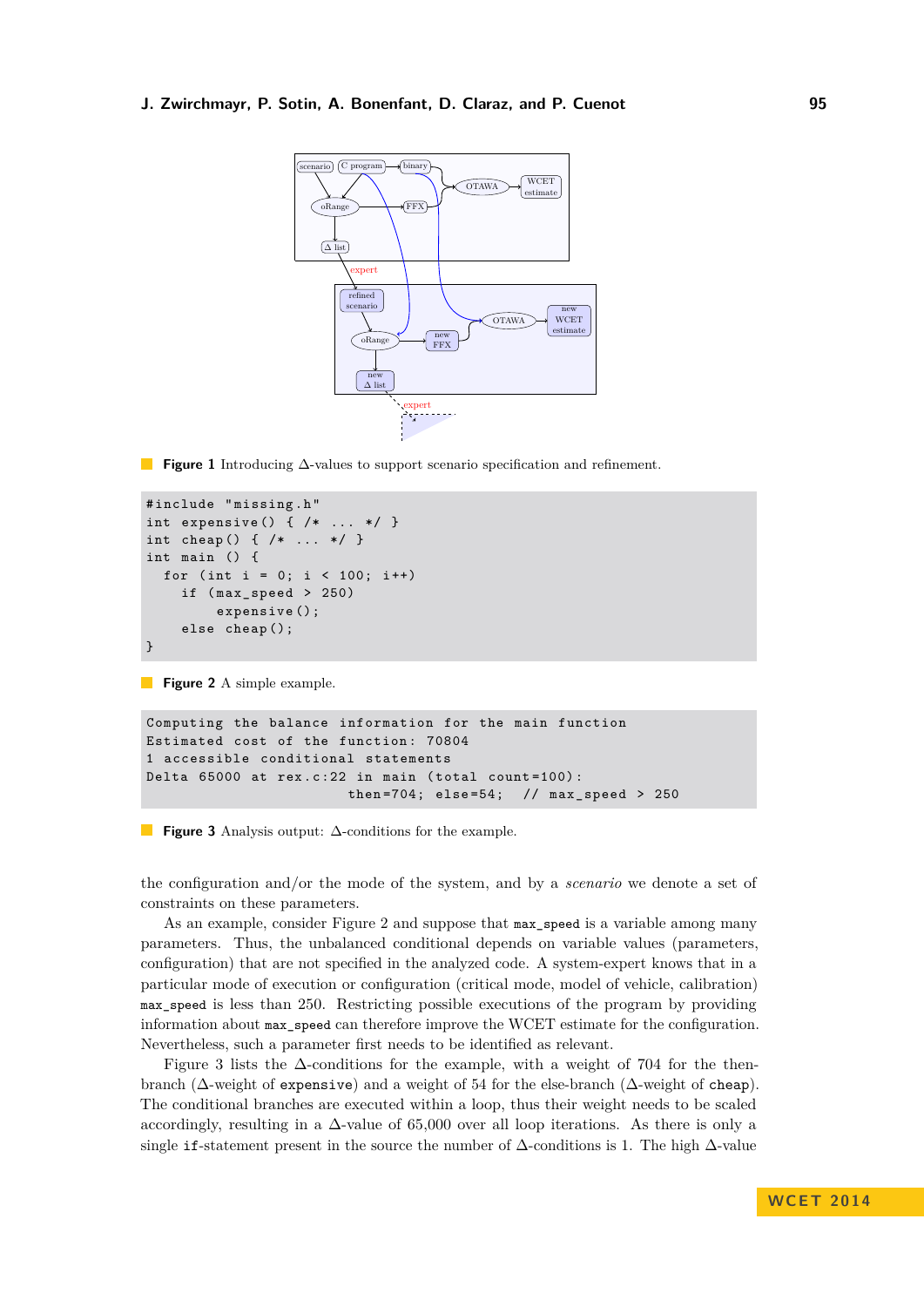indicates that supplying additional annotations about variables involved in the condition have a high impact on the WCET estimate computed for the function. Therefore, our approach proposes this variable as a relevant parameter.

Supplying input annotations for those parameters helps determine the program paths that are valid in the current scenario. For example, assuming a system where max\_speed is known to be  $\lt$  200 reduces the WCET estimate from 250,033 to 29,933 cycles.

# <span id="page-3-0"></span>**3 The Need for Concise Scenario Specifications**

WCET analysis in an industrial context is applied with different aims in a number of development phases. A regular WCET estimate is often not enough, especially when the lack of context makes it highly imprecise. We overview these phases to illustrate where the precision of WCET analysis can be improved by incorporating system-expert supplied scenarios.

First, the WCET of a piece of code (e.g. a module or a function) is estimated in isolation of any influence from other modules, be it effects from input or output channels, relations with other modules, variable interdependencies, interrupts or the system configuration. These estimations happen soon in the development cycle, by the function developer. Second, in a module aggregation phase the focus shifts to the aggregation of a number of modules (10 to 40) to form a package suited to be reused in application projects. In this phase, the code is an assembly of modules and sequences and no more modified.

The tuning of these settings results in exclusive behaviours and can be expressed as limitations on valid program paths. Therefore, in this phase, information about top level system integration and other high level system information can be supplied to a WCET analyzer in order to gain a more realistic view on the WCET on the package level. Finally, an application project view point on the integration phase that combines a number of, e.g. 70 to 100, aggregates leads to a WCET estimate used for scheduling analysis, as well for a proper configuration of the task set. At this point, the top level system configuration is set-up, and execution modes can be defined (including assumptions about engine speed, coolant temperature, etc.). Specifying such assumptions about a mode in a scenario allows to infer a tight contextual WCET estimate for the particular mode and configuration.

In a complete automotive system there are up to 40,000 variables, some of them tightly coupled due to system state inter-dependency and closed loop effect. Scenarios are necessary in order to model influences on the system. The tool we propose helps the system-expert identify parameters that are likely to impact the WCET estimate and should thus be specified in the scenario. This way, the WCET analysis of a module during the aggregation phase, or of an aggregate during the project integration phase can be provide a value closer to the WCET in real setting, while only specifying a low number of parameters. Scenarios therefore include information on parameters such as:

- $\blacksquare$  input and internal variables, corresponding to system states, values of acquisitions, information coming from the network or diagnosis data. For example, the set of active functions is influenced by the state of the engine system (full load, idle speed).
- configuration parameters, influencing arrays sizes, loop bounds, and (de)activate code branches in runnables, runnables, or even full aggregates. They can be
	- configured statically, and must be assumed during validation. Those are usually concerned with "high-level" configuration such as the number of cylinders, cylinder banks, the type of sensors or the type of combustion.
	- $\equiv$  configured dynamically (calibration parameters) that can be modified later by tuning engineers and influence computations, like e.g. interpolation- and index-tables.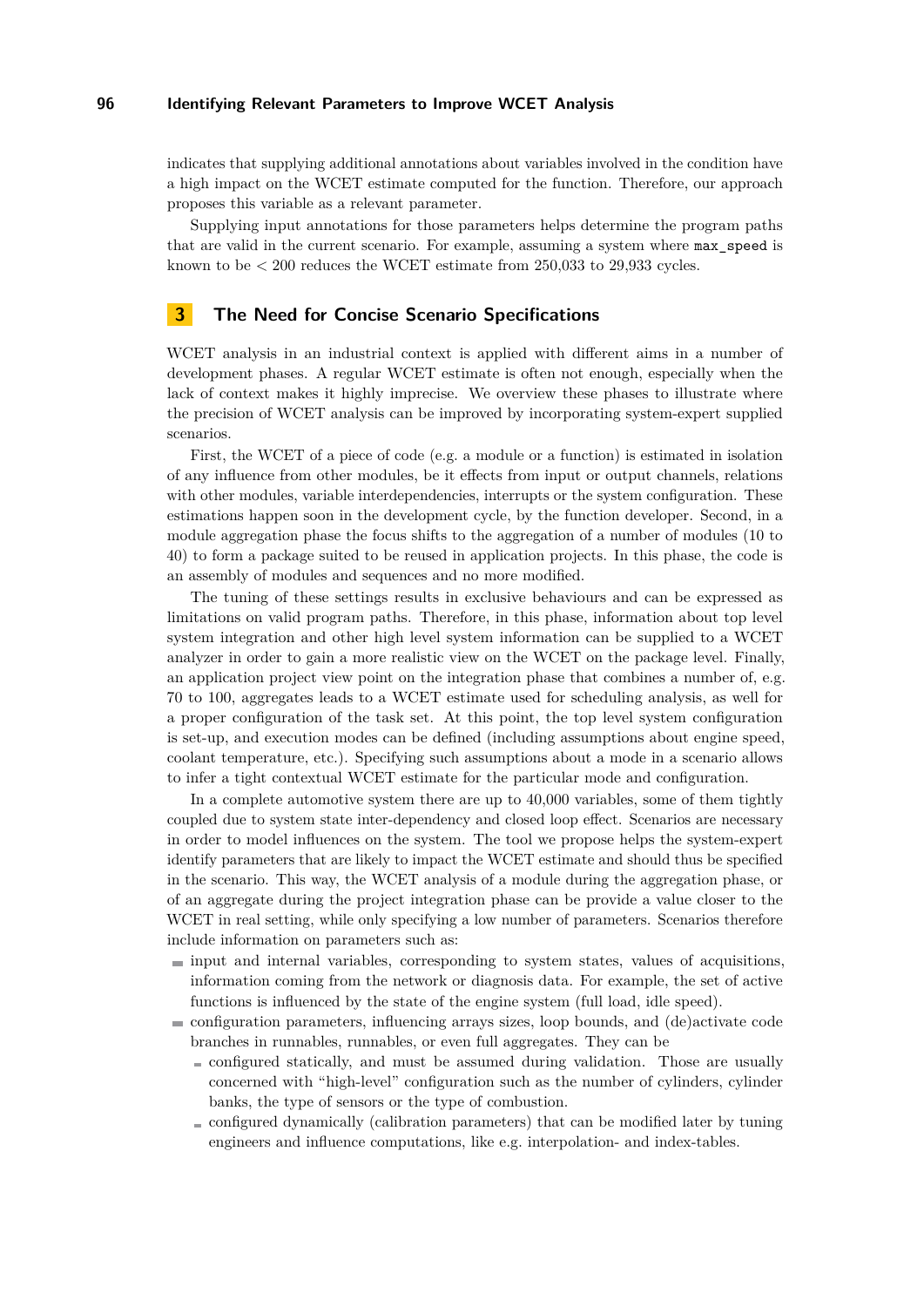## **J. Zwirchmayr, P. Sotin, A. Bonenfant, D. Claraz, and P. Cuenot 97**

# <span id="page-4-0"></span>**4 Branching Statements Analysis**

The list of conditional statements shown in Figure [3](#page-2-2) is computed by our *branching statement analysis*. For each conditional statements of a C program the analysis computes a  $\Delta$ -value, i.e. an indicator of how unbalanced its branches are in terms of weights, (currently) a source based heuristic. Thus, the analysis requires no binary program nor architecture information. We implemented this analysis on top of the control flow analyser **oRange**.

**Analysis Input.** The analysis takes as input a C program, consisting of C source and header files, together with an entry point and optional input-annotations. User-supplied annotations may contain information about the program data and the program control flow, that might not be inferable from the program code.

**Analysis Output.** The analysis outputs a *list of branching statements* of the program. Each branching statement is accompanied by:

- $\blacksquare$  information to localize it in the source code;
- $\blacksquare$  an upper bound on the number of executions, *N*;
- a list of its valid branches, together with their branch-weights,  $w_i$ ;
- its  $\Delta$ -value =  $N \times \max_{i,j} (w_i w_j)$ ; the formula reduces to  $N \times |w_{\text{then}} w_{\text{else}}|$ , respectively  $N \times w_{\text{then}}$ , for if-then-else, respectively if-then, statements.

The list is sorted by  $\Delta$ -values in decreasing order and outputs the weight of the program.

**Control Flow Pre-Analysis.** We assume that the branching statements analysis is preceded by a control flow analysis that computes the following information:

- Loop bounds for each loop of the program
- $\blacksquare$  Branch validity for each branching statement (if, switch)

This information is deduced from the code and/or supplied in the form of input-annotations and is used in the weight computation.

Abstract Syntax Trees. The C program is represented as a collection of functions, each defined by a name and an *Abstract Syntax Tree* (AST). An AST is composed of statements, structuring sub-statements and expressions, and expressions composing sub-expressions and function calls. Figure [4](#page-5-1) depicts an example of an AST.

In absence of recursion, linking the function names to their corresponding AST yields a directed acyclic graph (DAG) which root is the entry point.

#### **Branching Statement Analysis.** Attaches the following information to each node:

- $\blacksquare$  its weight, which is a pessimistic numerical indicator of the execution time of the function, statement or expression
- $\blacksquare$  a set of conditional statements possibly evaluated during its execution, together with upper bounds on the number of times they are evaluated.

The information attached to a node is computed from the information carried by its children. In the example shown in Figure [4,](#page-5-1) assuming that the control flow analysis infers that both branches are valid, the weight of the IF statement is defined by (1)  $w_e + \max(w_{S1}, w_{S2})$ . The execution count of conditional statements in *e*, S1 or S2 are combined applying formula (1). An entry in the list of ∆-conditions is added for each conditional statement. Additionally, it lists the execution count and branches S1 and S2 together with their respective weight.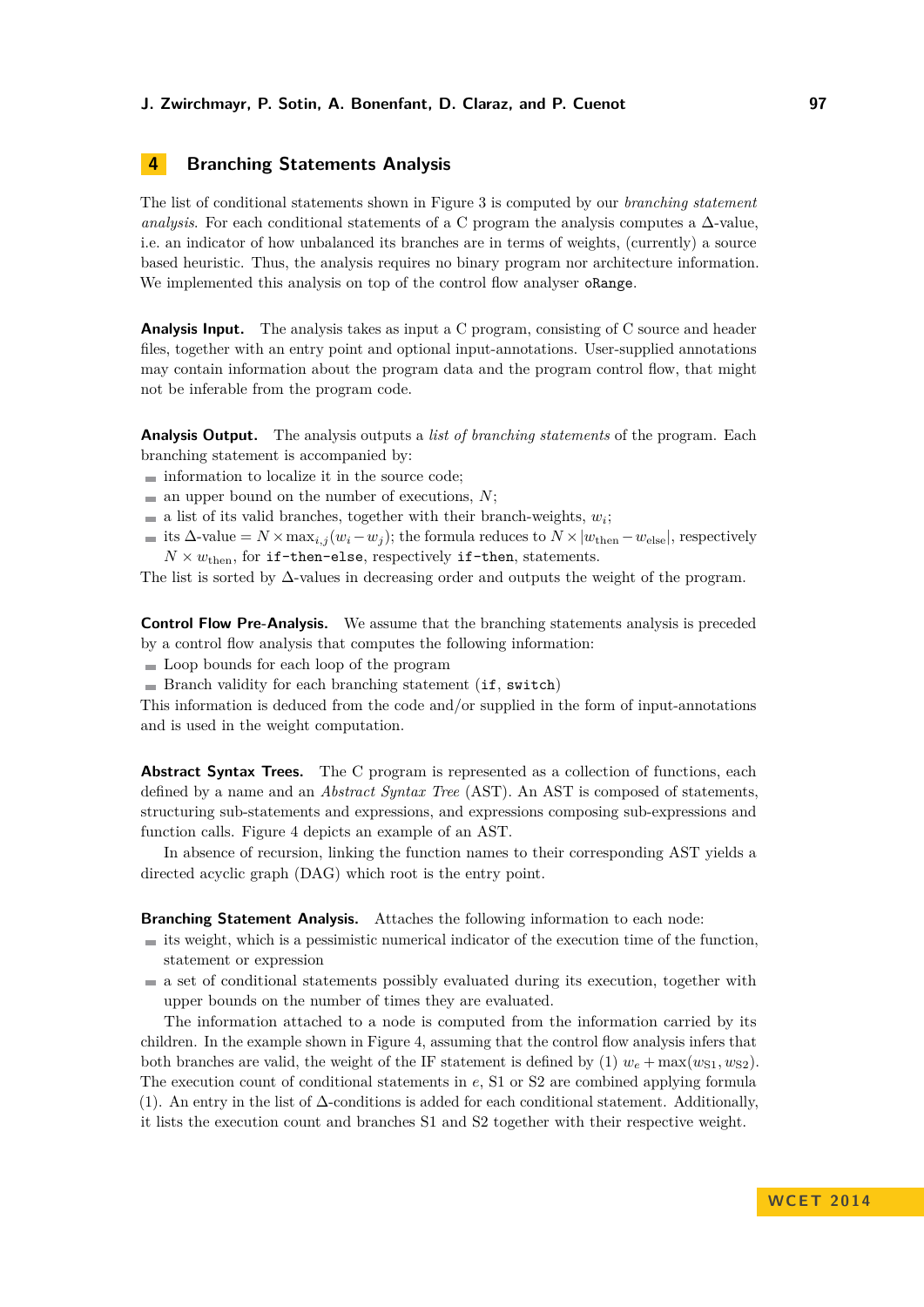Information is computed in a bottom-up manner from (valid) leaves to the root. We rely on a heuristic assigning integer weights to nodes representing elementary program operations, e.g. numerical operations or memory accesses. Weights and counts are updated taking into account inferred or supplied loop bounds, while branches marked as invalid do not appear in the output. Branching statement with only one branch are not added to the list.

<span id="page-5-1"></span>

**Figure 4** Example of Abstract Syntax Tree. Finally, the root node carries the weight of the whole program and is output together with the set of  $\Delta$ -conditions of the program.

**Limitations.** The significance of the ∆-values depends on the constants and formulas used in the weight computation. Currently, and in our experiments, we use integer constants for different kinds of AST nodes. Nevertheless, a more complex scheme or using values computed by a static WCET analyzer is feasible. Statements which break the regular control flow do not receive a special treatment. As a consequence, a branch like  $if(x)$  break; inherently carries a low ∆-value.

# <span id="page-5-0"></span>**5 Exploiting Scenario Specifications**

An expert-supplied scenario, constructed by choosing and specifying values for suggested parameters, is likely to influence the computed WCET estimate. The control flow analyzer deduces path infeasibility, i.e. invalid execution under the current assumptions, from the additional annotations. Effects propagate to the low-level analyzer, as illustrated by the following example (Figure [5\)](#page-6-1), as well.

In the following, we apply a simple cost heuristic for terminal nodes (cost 0 for numeric constants and field accesses and 1 for all other nodes) to identify scenarios and then use oRange and OTAWA to infer execution time estimates for the scenario.

Initially, the example is analyzed without scenario, finding all paths "valid". A follow-up low-level analysis computes possible addresses for the pointer access, resulting in  $\top$  (no information) after the analysis of the if-statement. The assignment to \*p results in a cache miss assumed by the low-level analysis.

Supplying value information (Figure [6\)](#page-6-1) infers the branch invalid in the scenario and therefore marks the corresponding edge as not-executed. The low-level analyzer can thus ignore one of the branch for its analyses and infers an address for the access of \*p, decreasing the original estimate, 95 cycles, to 83 cycles.

Before reporting on our experiments, let us summarize possible effects of utilizing ∆conditions to specify concise but relevant scenarios:

The WCET path and estimate change when eliminating a branch on the WCET path. If a light branch was eliminated, the change is due to increased analysis precision of the following analyses. For example, when improved cache analysis results allow to infer block execution times (for previously selected blocks) that are below the execution time of alternative blocks (that were previously not selected).

The path is unchanged but the estimate is improved when a light branch is eliminated and the improvement of later analyses does not reduce block execution times of selected blocks below the execution time of their alternative blocks.

The WCET path changes while the estimate does not improve, in cases when a branch is eliminated but there exists another execution exhibiting a similar WCET estimate.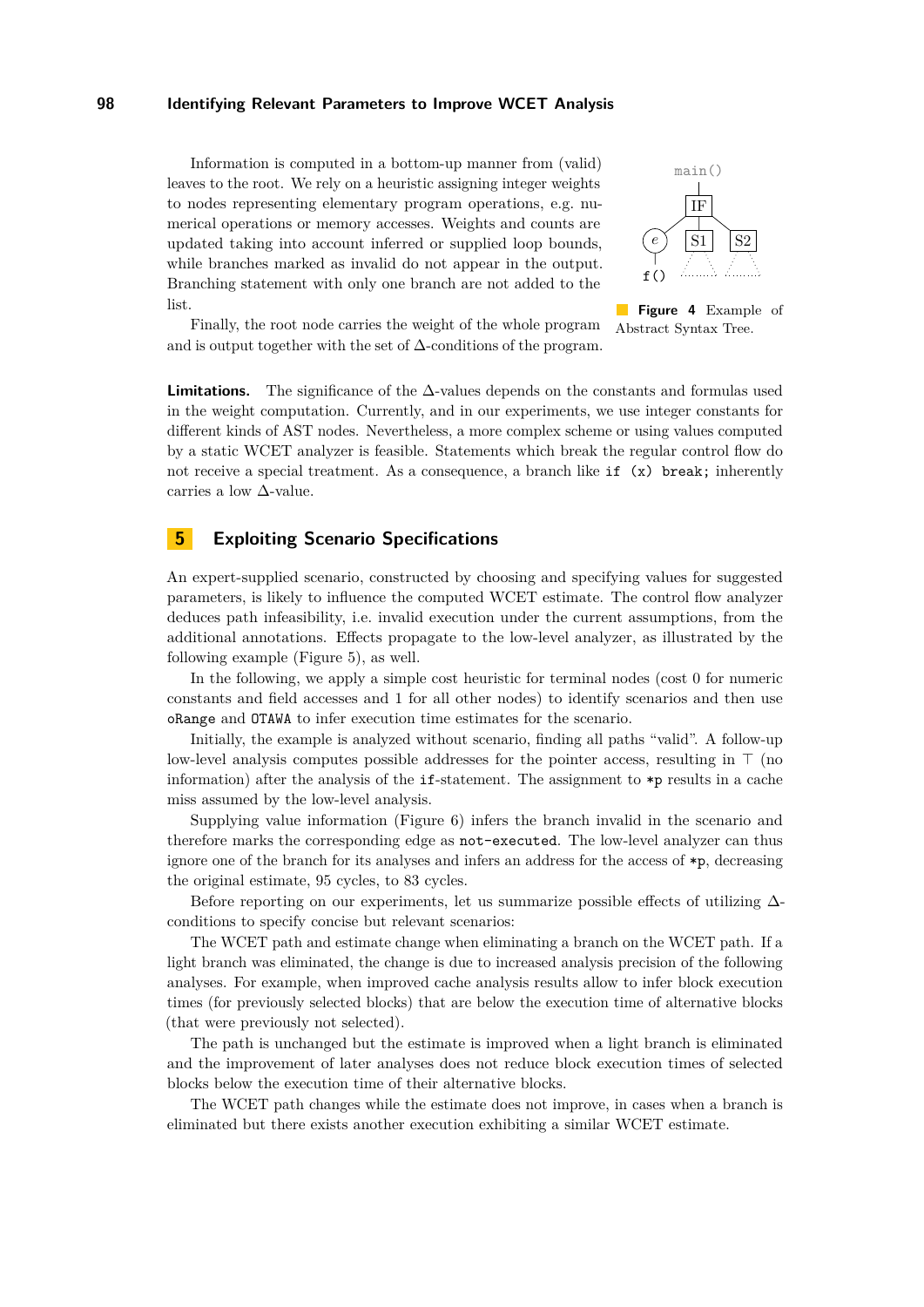```
# include " missing . h "
int main ()
{
  int a, b;
  int *p;
  if (\text{ext} > 0)p = k a;else
     p = k b;* p = i;}
```

```
// missing . h :
// no scenario , no value value
    \rightarrowinformation
int ext ;
(a)// missing . h :
// scenario , additional value
    \rightarrowinformation
int ext = 0;
(b)
```
**Figure 5** Cache analysis fails to infer the address of \*p.

**Figure 6** "Invalidating" a path under a scenario arrows to infer the address of \*p.

Finally, both the WCET path and the estimate are unchanged when eliminating a light branch and the improvement of following analyses does not propagate to blocks on the WCET path.

# <span id="page-6-0"></span>**6 Experiments**

**Industrial Use-Case.** The use-case is a 700 line C module provided by Continental Automotive France SAS. A system-expert manually identified and provided a list of 85 parameters and a scenario specification consisting of 30 parameter initializations. Branching statement analysis on the module reports 54  $\Delta$ -conditions, with  $\Delta$ -values from 0 to 2034.

20 of the 30 parameters initialized in the provided scenario appear in the list of  $\Delta$ conditions, 18 of them exhibiting the highest 10  $\Delta$ -values of the list. 19 of the 54  $\Delta$ -conditions have low  $\Delta$ -values (218 and less than 11) and no correspondence to the parameters in the scenario. As we rely on the parameter names to appear as operands in the  $\Delta$ -conditions, a parameter may be linked to several ∆-conditions and vice versa.

Table [1](#page-7-1) shows the result of WCET analysis of the module: column 1 lists the provided scenario, column 2 lists the number of specified parameters in the scenario and column 3 to 6 list the WCET estimate and improvement compared to the global WCET for an ARM7 lpc2138 platform, without and with a 1KB direct mapped data cache.

WCET analysis of the module without scenario, (1) global, reports 2553 (6883) as WCET estimate. WCET analysis of the expert-provided scenario, specifying 30 parameters, (2) full scenario, yields an improvement of 5%. Rows,  $(3)-(6)$ , list the estimate and gain when specifying only those parameters involved in the *i* highest valued ∆-conditions.

To investigate the correspondence between high ∆-values and gain in the WCET estimate we inverted the scenario that initializes 3 parameters, row (3), thus forcing execution of the light branches of the corresponding conditionals, in row (7). To validate that specifications for parameters not contained in the list of ∆-conditions have little impact on the estimate, we supply the 10 parameter initializations that do not appear in any  $\Delta$ -conditions, row (8).

Summarizing, branching statement analysis identified 20 of 80 parameters as important due to their high ∆-values in the list and they coincide with specified values in the expertprovided scenario. 10 parameters specified in the expert-provided scenario do not appear in the ∆-condition list and have almost no impact on the WCET estimate, while specifying only parameters identified in the 10 highest  $\Delta$ -conditions still improves the estimate.

The experiment shows that our branching statement analysis can help system-experts focus on the relevant parameters from the vast number of possible parameters.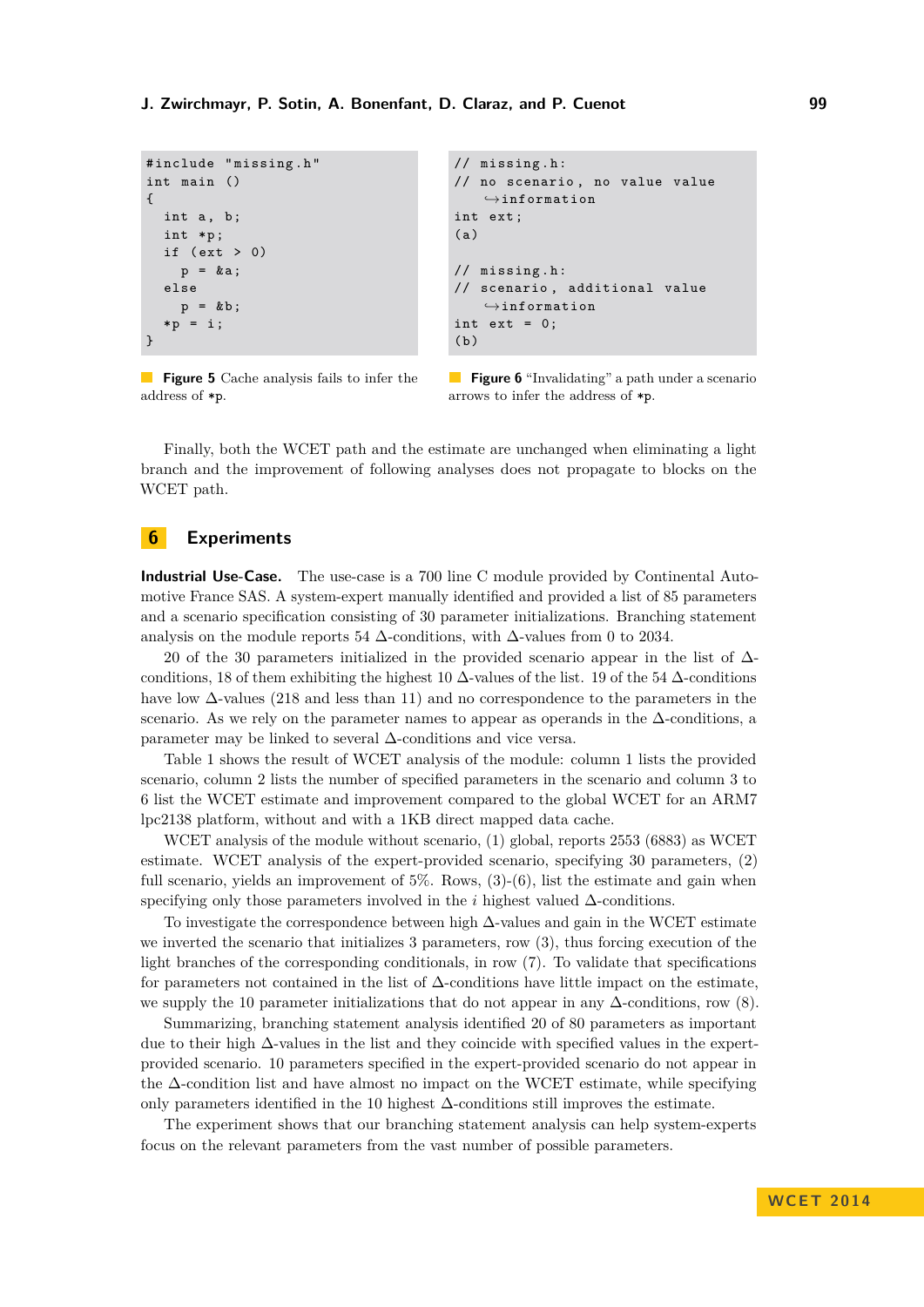| scenario                        | $#$ parameters | no cache |          | cache |         |
|---------------------------------|----------------|----------|----------|-------|---------|
| (1) global, no scenario         | $\theta$       | 2553     | gain     | 6883  | gain    |
| (2) full scenario               | 30             | 2426     | $5\%$    | 6486  | 5.7%    |
| (3) 3 highest $\Delta$          | 3              | 2553     | $0\%$    | 6833  | $0\%$   |
| (4) 8 highest $\Delta$          | 10             | 2479     | $3\%$    | 6679  | $3\%$   |
| $(5)$ 9 highest $\Delta$        | 14             | 2463     | 3.5%     | 6623  | 3.8%    |
| (6) 10 highest $\Delta$         | 18             | 2448     | $4\%$    | 6568  | $4.6\%$ |
| (7) inverted 3 highest $\Delta$ | 3 (inverted)   | 2055     | 19%      | 5795  | 15.8%   |
| (8) none of $\Delta$            | 10             | 2551     | $0.08\%$ | 6831  | 0.03%   |

<span id="page-7-1"></span>**Table 1** WCET computation depending on parameters provided in scenarios

<span id="page-7-2"></span>**Table 2** Potential for WCET improvement for Mälardalen benchmarks.

| program | $# \triangle$  | highest $\Delta$ | overall weight | ratio   |
|---------|----------------|------------------|----------------|---------|
| sqrt    | 4              | 4458             | 4540           | 98.19   |
| expint  | 3              | 35800            | 38026          | 94.14   |
| prime   | 4              | 12,773,225       | 86,858,003     | 14.70   |
| crc     | 5              | 6144             | 49223          | 10.45   |
| ndes    | 5              | 384              | 43930          | 0.8     |
| st      | 4              | 743              | 114,137        | 0.65    |
| fir     | $\overline{2}$ | 30               | 204,371,956    | 0.00001 |

**Branching Statements Analysis of Mälardalen.** Even though our approach is motivated by industrial need, branching statement analysis provides relevant results when applied to the Mälardalen benchmark suite [\[6\]](#page-9-4). The benchmarks lack scenarios, therefore we target identifying interesting variables and program points instead of system parameters.

Column  $\# \Delta$  in Table [2](#page-7-2) states the number of unbalanced conditionals found in the program. Highest  $\Delta$  lists the highest  $\Delta$ -value reported. The last two columns list the weight of the program and its ratio to the highest ∆-value. The ratio is an indication of potential improvement when supplying additional information for the conditional is feasible.

In programs like expint or sqrt, the highest ∆-value weighs over 94% of the total weight, which hints at a relevant program  $point<sup>1</sup>$  $point<sup>1</sup>$  $point<sup>1</sup>$ . There is potential for improvement in programs crc and prime, yet they lack the opportunity to specify annotations. The low  $\Delta$ -values of the rest of the programs suggest a low potential for improvements.

As expected, the nature of the benchmarks, lacking system parameters, prohibits scenario specification, but interesting program points can still be identified by the analysis.

# <span id="page-7-0"></span>**7 Related Work**

There is a body of work that is related to branching statement analysis.

The weight computation and propagation in the AST is comparable to tree-based WCET computation, whereas identifying relevant conditionals is related to (static) profiling. In contrast to the other approaches, it aims at helping system-experts identify relevant parameters

<span id="page-7-3"></span><sup>&</sup>lt;sup>1</sup> In expint the high weight of the conditional is due to an inner loop with a high execution count, while it is run only once. In sqrt the condition guards a light special case of the computation.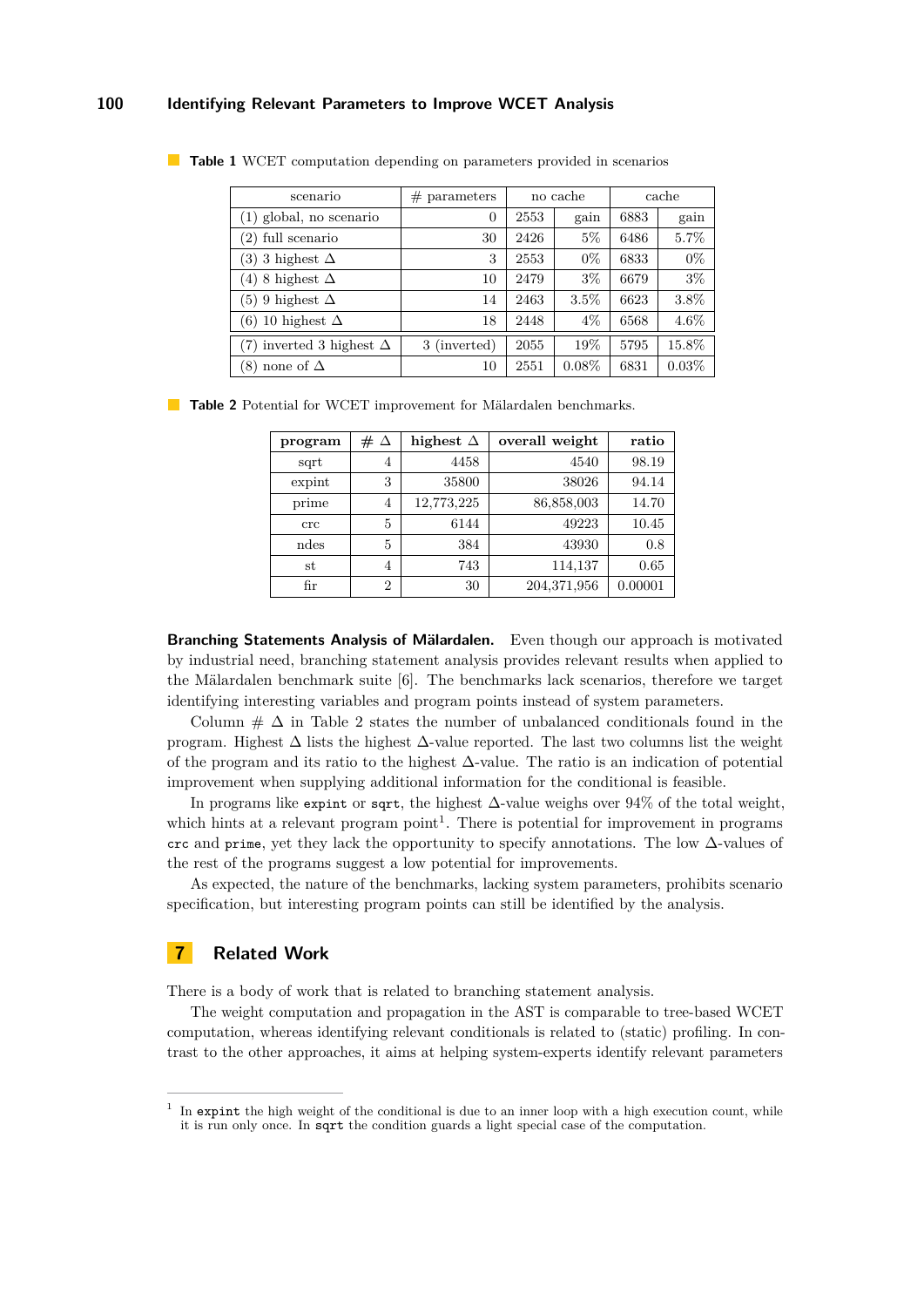### **J. Zwirchmayr, P. Sotin, A. Bonenfant, D. Claraz, and P. Cuenot 101**

by identifying unbalanced conditionals on source level using a simple heuristic for weights.

Tree-based WCET computation can be applied as alternative to IPET [\[3\]](#page-9-5). Estimates are computed by a bottom-up traversal of the parse tree of a program. Leaves represent basic blocks and are annotated with timing information. The program is traversed and for each node timing information is computed from the timing information of its child nodes. In contrast to tree-based WCET computation, branching statement analysis does not rely on timing information of basic blocks but uses a heuristic to compute timing information from the syntactic expressions.

In [\[2\]](#page-9-6) the authors present the *criticality metric* to express for each statement how important it is for the global WCET. This allows finding out, for a piece of code, how close the WCET of paths passing through the piece of code is to the global WCET. The ratio between  $\Delta$ -values and the weight of the function indicates a potential for improving the WCET estimate by supplying a scenario.

Dynamic program profiling usually executes an instrumented program in order to explore the performance and/or flow [\[5\]](#page-9-7). Static approaches generate static profiles, e.g. by computing probabilities for decisions at branching points [\[9\]](#page-9-8). A major problem in profiling is to find input values that capture the performance profile of the application. Our analysis does not execute or instrument the program and helps to identify relevant parameters.

The author of [\[8\]](#page-9-9) sketches the ingredients for a static profiler. The output is an unfolded inter-procedural control flow graph computed from the results of multiple static analyzers that identify feasible paths and compute loop bounds. The graph is guaranteed to include the worst-case behaviour of the program. Static analysis results are used similarly in branching statement analysis but instead of execution frequencies it computes weights.

Most closely related is a work on scenario detection [\[4\]](#page-9-10), following a comparable approach, with a slightly different goal. The influence coefficient is computed for parameter variables, which are identified as variables or fields that are assigned once and do not change over the program execution. Scenarios are constructed such that they split and cover the domain of the parameters, allowing to WCET analyze each scenario. The maximum execution time among the scenarios is then considered as the WCET of the application. In contrast to [\[4\]](#page-9-10), our notion of parameters allows for changes in value, and they might not be assigned in the code at all. Instead of discovering variables, we match conditions with high  $\Delta$ -values to a number of pre-selected parameters. Furthermore, our weight heuristic should be independent of both the underlying architecture and WCET analysis, in order to be able to apply it in different phases of development.

# <span id="page-8-0"></span>**8 Conclusion and Outlook**

We presented branching statement analysis, an approach to guide system-experts in generating concise, but relevant, scenarios for the WCET analysis of systems. Such systems are usually composed of a number of components, influenced and controlled by a vast number of parameters. The high number of parameters usually results in an overly pessimistic WCET estimate and prohibits exhaustive specification of scenarios that allow to obtain a more realistic estimate. Branching statement analysis allows to find unbalanced conditions that depend on parameters. Additional information about a low number of identified parameters can already significantly improve the WCET estimate or validate the estimate for the scenario. To this end, we see branching statement analysis as an important step towards a more functionally representative (or plausible) WCET, instead of a purely structural one.

We are currently applying part of our approach manually, i.e. we rely on scenarios specified